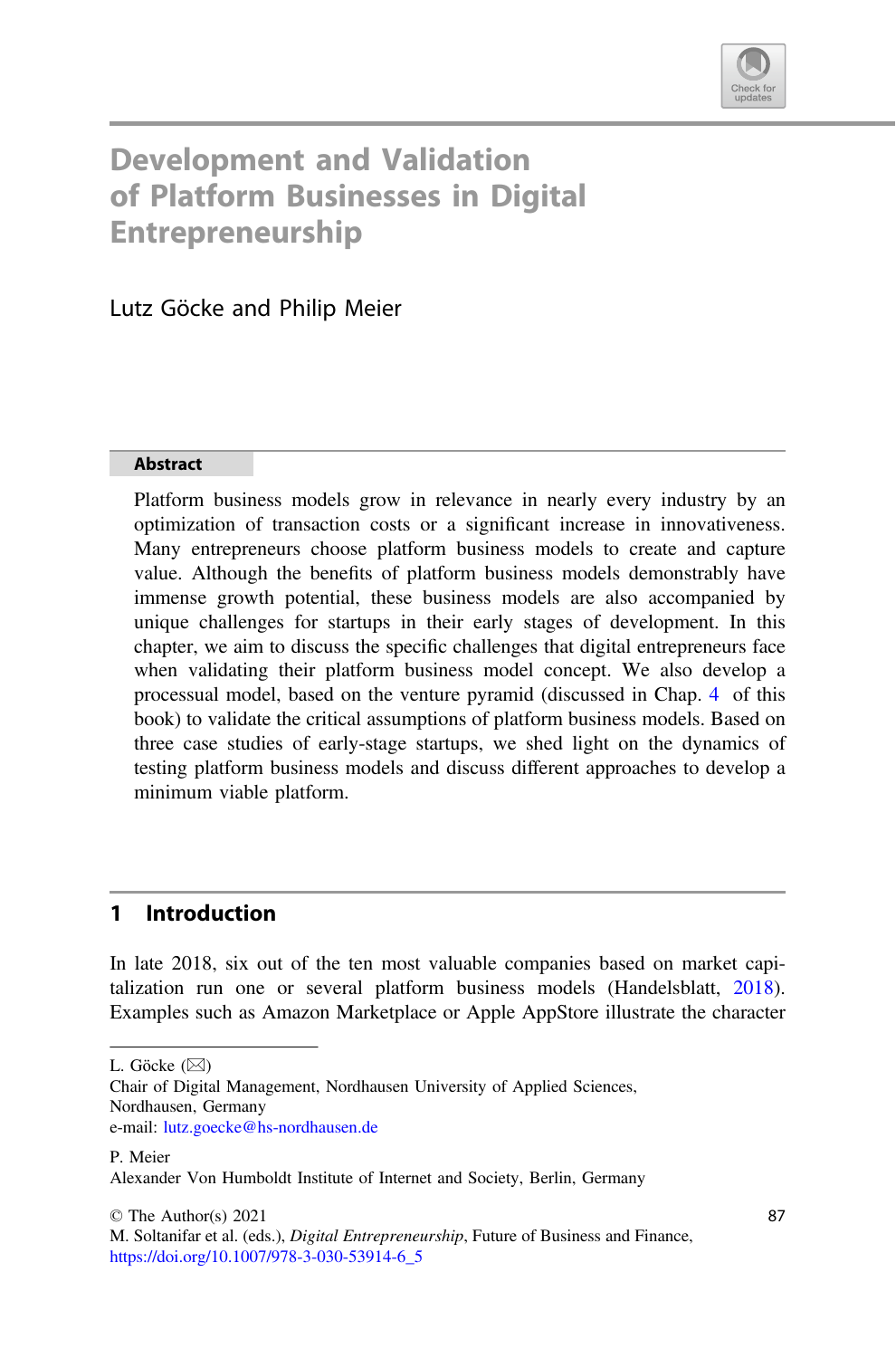of this particular type of business model. By occupying a mediating role in a multi-sided market environment, the platforms mentioned reduce transaction costs for supply and demand, simplify the occurrence of direct interactions, and thus bind both market sides to their own infrastructure. The economic power of digital giants such as Amazon and Apple stands for platform success that drives practical interest in this model from different industries. But for startups and traditional companies (incumbents), setting up a platform business also seems desirable. According to Gründerszene ([2018\)](#page-14-0), five of the eleven fastest-growing startups in Germany operated a multi-sided platform business model in 2018. Although digital platforms hold high growth and earnings potential caused by its mediating character, the setup phase is particularly challenging. This is so because instead of one stakeholder group, with suppliers and buyers, two or more groups are to be addressed. However, this is not unusual for firms that have supplier networks or network-based value chains. The distinctive aspect of platform business models lies in the demand for an ecosystem of direct transactions between the actors involved, which grows through network effects, without taking on the steering role, e.g., of an original equipment manufacturer (OEM) in the automotive supply chain. How difficult it is to develop a viable business model even in advanced stages of business activity due to the mechanisms of the multi-sided market is shown, for example, by Uber's high loss statement of more than 2.5 billion dollars in 2019, 10 years after the company was founded. Operating in the on-demand mobility market, Uber is still looking for approaches to keep drivers and customers on its own platform, to integrate them into related ecosystems such as public transport, to leverage the regionally created added value beyond the regions, and to compile its operations into sustainable profits. This special breed of a platform business model entails many challenges for digital entrepreneurs to develop and validate their platform business model. Ghezzi [\(2019](#page-14-0)) highlights that most digital startups use the lean startup approach in the early phases of their existence. However, Ghezzi ([2019\)](#page-14-0) also points out that the same digital startups struggle to define proper tests and to design appropriate minimum viable although having a validated toolset at hand. In this chapter, we align a structured process to validate/invalidate different facets of a business model with the unique characteristics of a platform business model in order to help digital entrepreneurs when developing and validating a platform business model. We base our thoughts on the developments in the previous chapter of Göcke and Weninger [\(2020](#page-14-0)) with regard to the development and validation process of new venture ideas.

### 2 Background

# 2.1 Platform Business Models

The concept of a platform has come a long way from being a rather fuzzy concept that is sometimes understood as making companies more efficient through leveraging economies of scale and scope to the understanding of platform business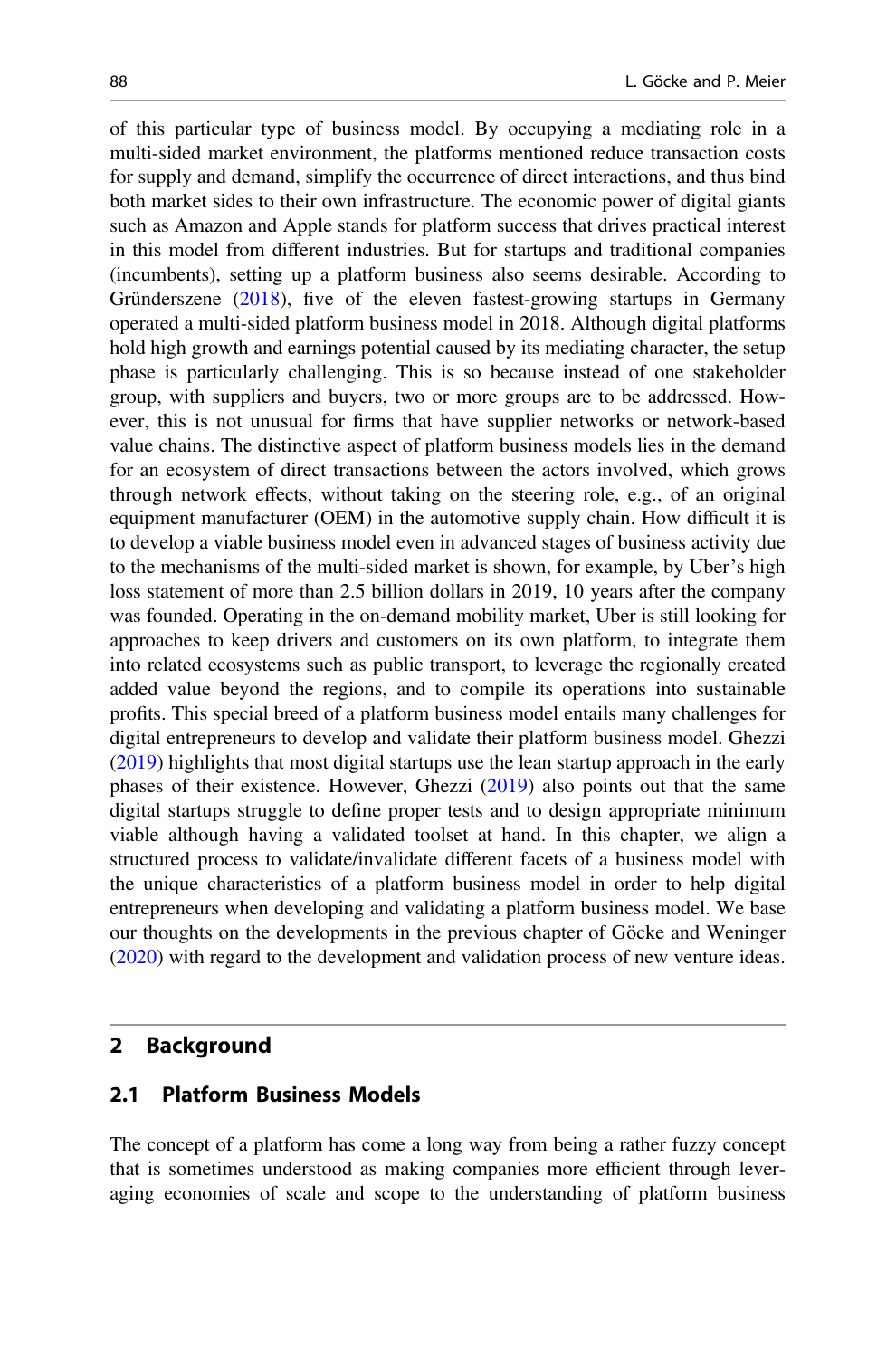models that are characterized by a multi-sidedness of value creation (Gawer [2014\)](#page-14-0). Airbnb, for example, needs to be attractive to guests (demand side), as well as to hosts (supply side). Facebook has developed a six-sided platform in the past with friends and businesses (each with roles as sender and receiver), as well as advertisers and app developers (Evanas and Schmalensee [2016\)](#page-14-0). This fundamental characteristic of multi-sidedness is critical to the understanding of platform business models (Evanas and Schmalensee [2016\)](#page-14-0) and goes in hand with the dynamics of network effects (Shaprio and Varian [1999\)](#page-14-0). These dynamics provoke chicken-egg problems as they require companies to establish a critical mass of users on a platform in order to unleash a virtuous cycle (Pan Fang et al. [2019](#page-14-0)). At the same time, network effects can lead to winner-takes-most/-all situations in which companies create a strong competitive advantage through the size of the network and a lock-in through the attractiveness of network effects to both market sides (Cennamo [2019\)](#page-13-0). The platform characteristics of multi-sidedness, the impact of network effects, as well as the associated chicken-egg problem and the winner-takes-all logic play a particularly important role in the development and validation of digital platforms as the central topic of this chapter (Evans [2003](#page-14-0); Rochet and Tirole [2003\)](#page-14-0). After a general introduction, these characteristics will be explained in more detail and placed in the context of the platform framework.

A common classification of digital platforms according to (Gawer [2014;](#page-14-0) Cusumano et al. [2019\)](#page-14-0) describes transaction-oriented, innovation-oriented, and hybrid platforms. Transaction-oriented platforms, generally referred to as marketplaces, offer the technical architecture to bring together supply-creating and supply-demanding actors in order to carry out transactions of different value units. The platform itself is mostly not involved in individual transactions but only creates the framework through defined functions and mechanisms. The primary value proposition of this platform type is the facilitation of a simplified matching of the mentioned actors under the premise of significantly reduced transaction costs. This means that the respective platform, through its role as a single point of contact, combines supply and demand more efficiently as this would be possible without a platform. Popular examples for companies operating transaction platforms are eBay (used things), SoundCloud (audio files), or Deliveroo (food deliveries). Innovation-oriented platforms are understood as a basic architecture on which different actors come together to create new products and services (Gawer and Cusumano [2002](#page-14-0); Parker et al. [2016\)](#page-14-0). Examples are operating systems for personal computers and mobile devices. Microsoft Windows still functions as the underlying innovation platform on which third parties develop a broad spectrum of different applications for personal computers. However, Internet browsers driven by Google, which does not control a major PC operating system but a gradually dominant browser, are becoming increasingly important as an innovation platform for Web-based applications. A further increase in the importance of Web applications significantly threatens the supremacy of operating system providers—in this case, Microsoft—as an independent ecosystem develops around the browser as an innovation platform. If companies operate a combined or several closely interlinked transaction and innovation platforms, this is referred to as a hybrid platform.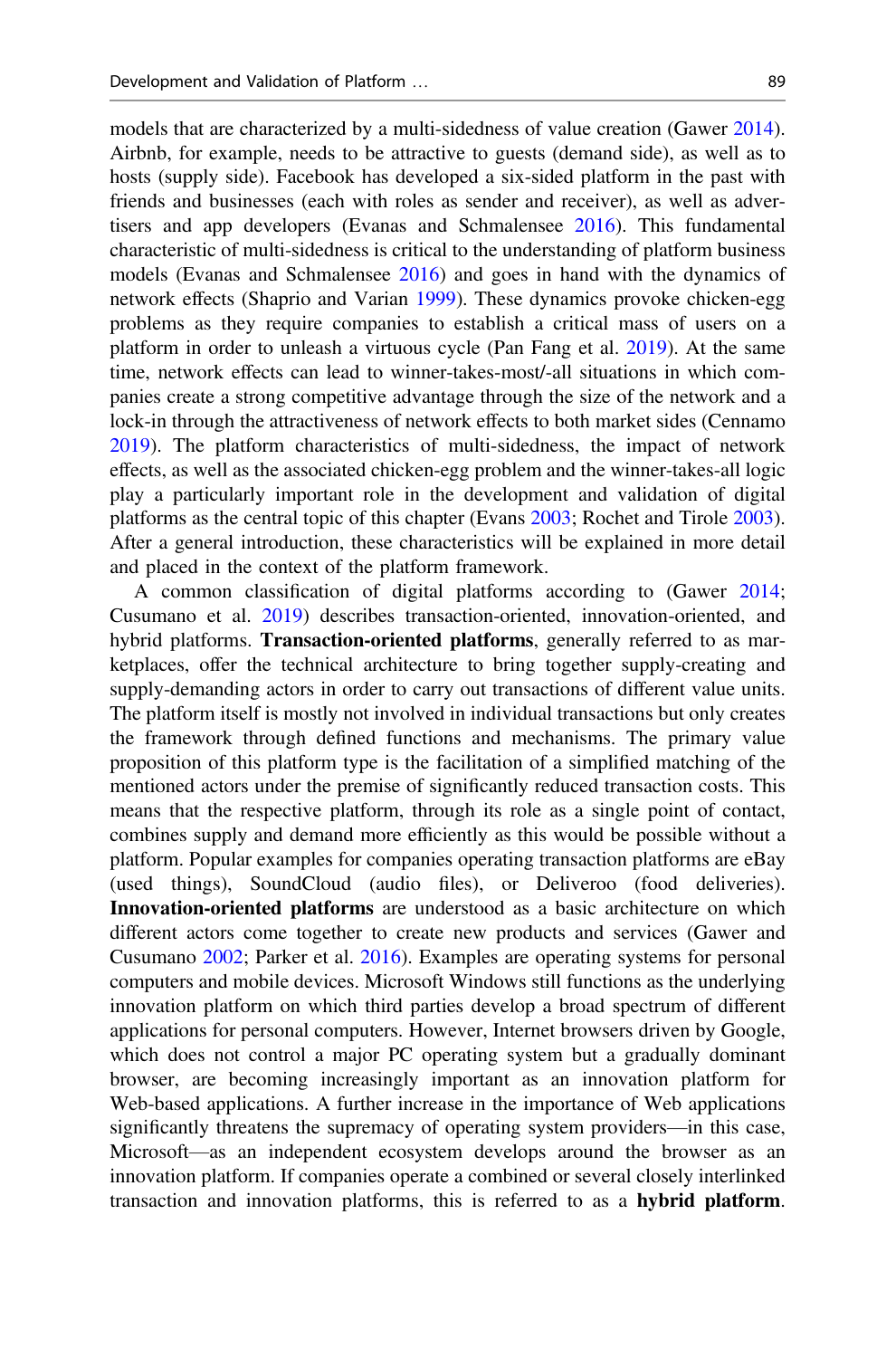The technology giants from the USA known under the acronym GAFA: Google, Amazon, Facebook, and Apple, all generate a large part of their market value by operating hybrid platforms. The same applies to the Chinese counterparts BAT: Baidu, Alibaba, and Tencent. Apple, for example, offers developers for mobile applications an innovation platform for apps with the iOS environment. These apps will then be offered and monetized to iPhone users via the AppStore transaction platform. Transaction platforms (e.g., eBay) and innovation platforms (e.g., Android) share the common feature that functionalities and mechanisms control the activities of the actors on the respective platform and influence the benefits for the respective actors. In general, platforms all function similarly as different actors exchange certain value units within an existing architecture. These actors can be buyers and sellers or social media users, among other roles. The architecture can be a development environment or a marketplace, and value units are, e.g., goods, services, money, or information.

In each of the mentioned scenarios, the platform sponsor has three possibilities to control the ecosystem of the actors, the platform, and the platform mechanisms through his dominant role (Adner [2017;](#page-13-0) Jacobides et al. [2018\)](#page-14-0). With these activities, a platform owner needs to ensure the value-added for the platform users and the value capture for the platform owner. The adaptation of the platforms' technical infrastructure can be described as platform manipulation. The sponsor can, for example, significantly intervene in the actors' scope of action by adding or removing features or functionalities (Ozalp et al. [2018\)](#page-14-0). A high degree of technical specifications for the use of the architecture, for example, contributes to raising the entry barriers for new actors into the ecosystem. At the same time, such a policy often reduces the possibilities of multi-homing; i.e., the actors create the same offer on different platforms, since the individual requirements have a negative effect on an agnostic application design (Cennamo et al. [2018\)](#page-13-0). Amazon is a popular example of a platform sponsor who acts as an active market participant  $(=$ **market** interaction) on his own platform and selectively competes with complementors (Zhu and Liu [2018\)](#page-15-0). Even if in some cases this leads to the displacement of complementary actors, in other cases unsatisfied demands from certain users can be met and cross-side network effects on the platform strengthened. Using Amazon as an example, displacement can manifest itself in the platform owner offering batteries on the marketplace under its own AmazonBasics brand and thus taking over market shares from independent battery dealers. Through ecosystem governance, platform sponsors can intervene in the rules and regulations of the platform and thereby model the value propositions and, in particular, the possibilities of value capture for different actors. In addition, governance-driven quality controls, such as peer-to-peer reviews, have a positive effect on the confidence-building character of the intermediate platform model (Jacobides et al. [2018](#page-14-0)) (Fig. [1](#page-4-0)).

Platform manipulation, as well as market interaction and ecosystem governance, is interdependent with the aforementioned platform characteristics: multi-sidedness, network effects, and winner-takes-all. Multi-sidedness describes the market conditions in which digital platforms play an interdependent role. Both the supply side and the demand side have to be managed. In the dimension of platform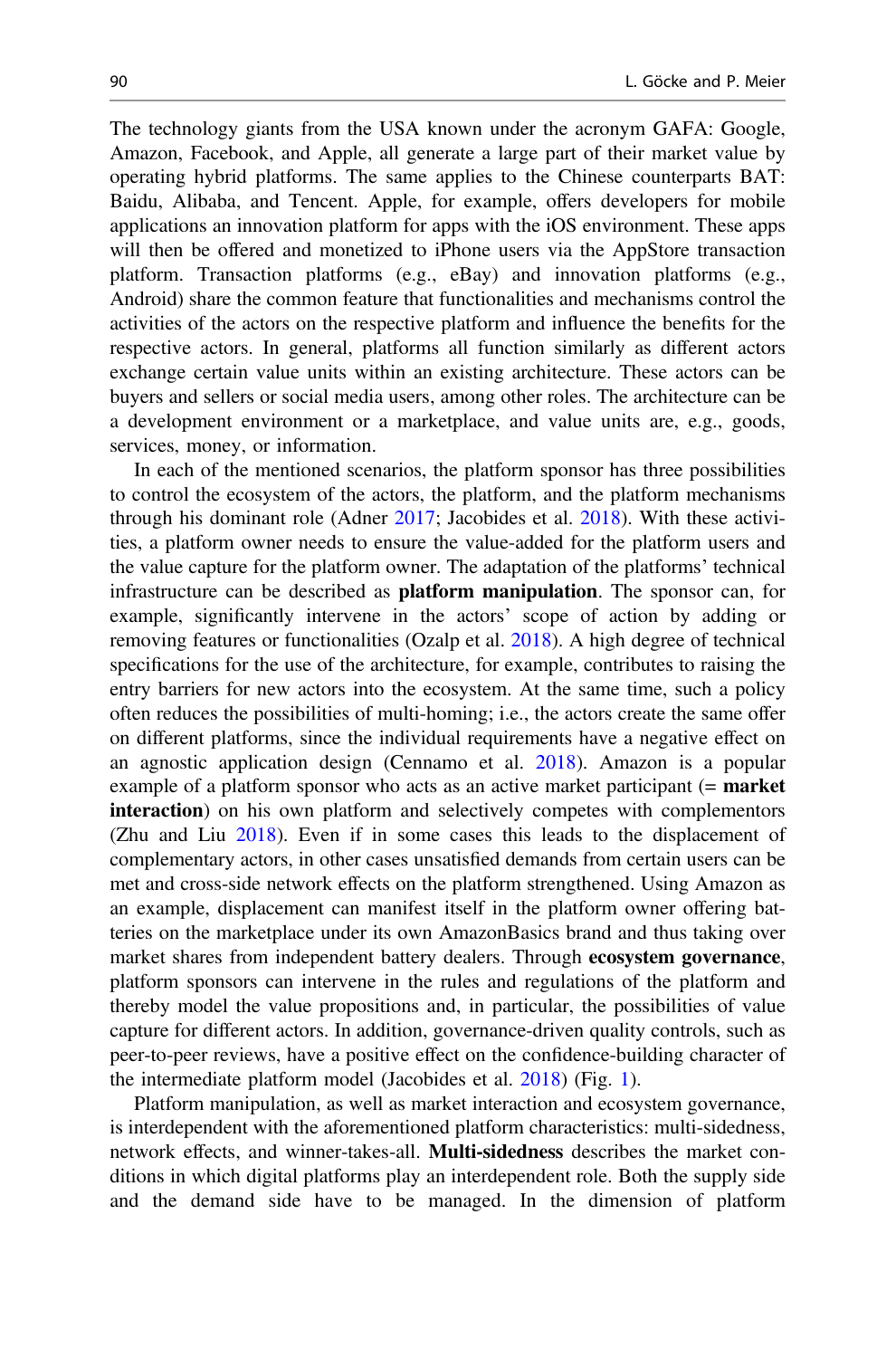<span id="page-4-0"></span>

Fig. 1 Three dimensions of platform control

manipulation, these characteristics must be given high importance because technical changes in architecture must always be approached from the perspective of different actors on the platform. Through so-called network effects, the value that the platform creates for individual actors through other actors is increased. This is valid for additional and existing actors (Farrell and Klemperer [2007](#page-14-0); Katz and Shapiro [1994\)](#page-14-0). A distinction is made between the same-side and cross-side network effects. Same-side network effects describe the value-added effects on the same platform side, e.g., by additional users in a social network. With cross-side network effects, on the other hand, the value-added of the platform for one side increases through additional actors on another side. This can be observed, for example, in the relationship between supply and demand on eBay (Eisenmann et al. [2006](#page-14-0)). At its launch, every startup with a platform business model that builds on same-side or cross-side network effects faces a chicken-egg problem. Both users and suppliers/complementors to a platform alike do not want to see the platform thrive because their value is increasing with every additional user. Platform companies need to establish a critical mass that is attractive to both sides of the market (Shaprio and Varian [1999](#page-14-0)). Through the design of market interactions, platform sponsors themselves can act as supplier/complementor and thereby drastically increase the customer benefit through indirect network effects, especially in an early phase where there is still little supply on a platform. Driven by the network effect logic, the establishment of platforms in multi-sided market environments often leads to winner-takes-all situations. "Winner-takes-all" means that only one or a few platform sponsors serve and dominate a market. This mechanism can, for example, be strengthened by systematic action by the platform sponsor to increase market entry barriers within the ecosystem governance dimension.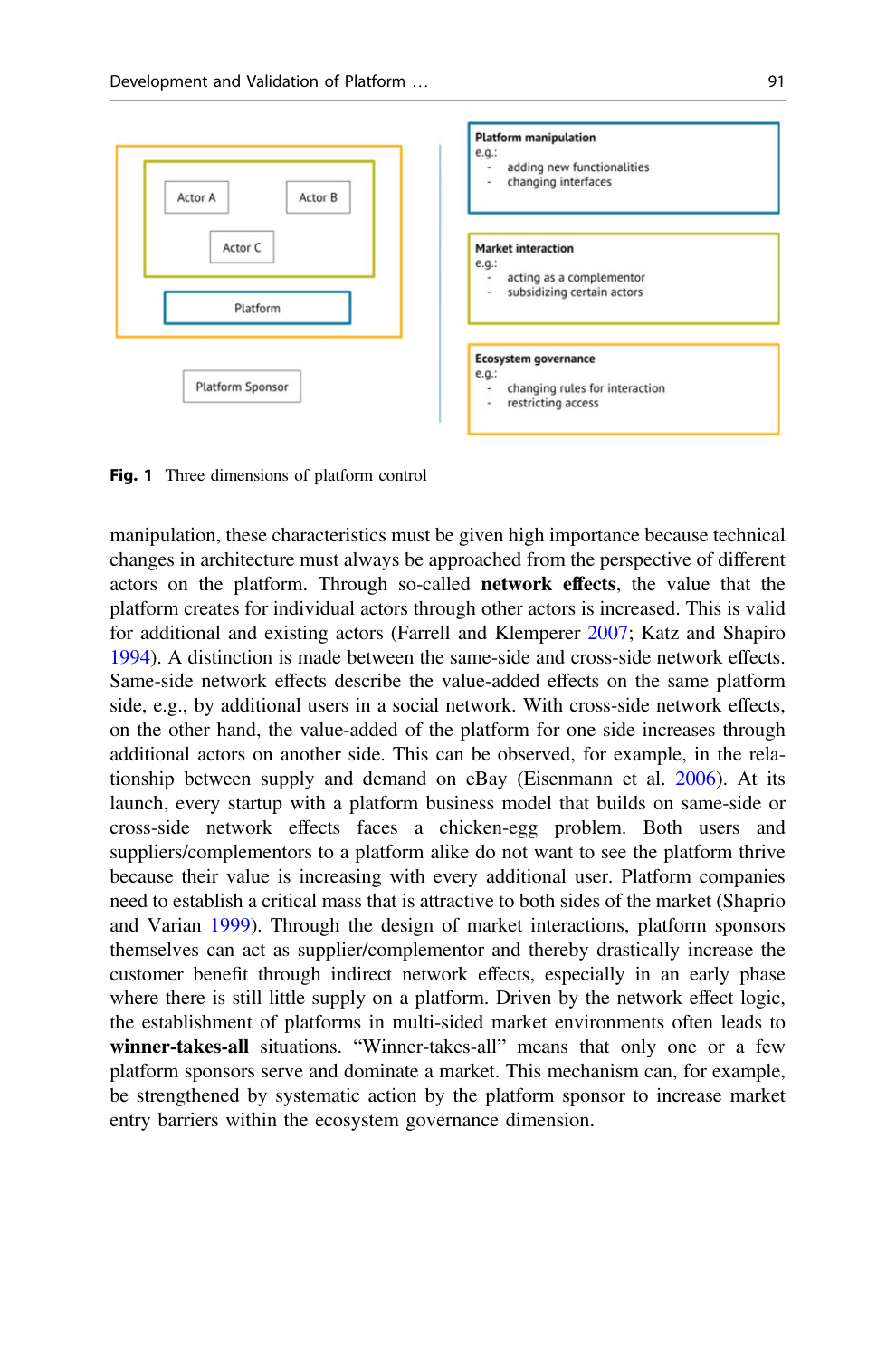#### 2.2 Developing and Validating a Venture Idea

In the past ten years, the concept of a lean startup, where entrepreneurs and intrapreneurs alike validate or invalidate their riskiest business assumptions, has become a predominant thought in entrepreneurship literature (Ries [2011;](#page-14-0) Blank and Dorf [2012](#page-13-0); Bland and Osterwalder [2020\)](#page-13-0). Every venture idea can be seen as a bulk of interconnected assumptions. Some of the assumptions are existing right from the start, and others will evolve during the venturing process. The assumptions impact every decision and conversation, e.g., the design of business operations, the negotiations with venture capitalists, or the hiring of team members. The basic idea of the lean startup is to systematically test the most critical business assumptions to avoid premature scaling of the business since premature scaling is one major reason for startup failure (StartupGenome [2011;](#page-15-0) CBInsights [2018\)](#page-13-0). It includes developing a product without even knowing if the customer has a problem that is worth solving or shows interest in the envisioned solution. Without the validation of demand and willingness to pay, the initiation of, e.g., an app development comes at high risk (StartupGenome [2011](#page-15-0)). Following Ries [\(2011](#page-14-0)), Blank and Dorf ([2012](#page-13-0)), and Frederiksen and Brem [\(2017](#page-14-0)), the entrepreneur identifies a critical assumption to test, designs an experiment, runs the experiment, and creates learnings. Also in this book, Göcke and Weninger [\(2020](#page-14-0)) discussed the venture pyramid to structure the search process to a replicable and scalable business model as a response to the findings of Ghezzi [\(2019](#page-14-0)) that digital startups need. The venture pyramid (see Fig. 2) allows a focused experimentation of a business idea. It is structured into six levels of venture validation/invalidation. The questions next to the pyramid indicate the critical questions at every level. Every level of the pyramid builds on the former level. The assumptions with the highest magnitude of impact to the business reside at the bottom. Entrepreneurs are supposed to work upward the pyramid to validate or invalidate the most critical assumptions at the beginning of their startup journey. The assumption that a solution is attractive to potential users is located at the problem–solution fit. An entrepreneur can develop an experiment to test this critical assumption. The development of a minimum viable product (MVP) would be based on the validated assumption that users demand the product and are also willing to pay for it.



Fig. 2 Venture pyramid (reference Göcke [2017\)](#page-14-0)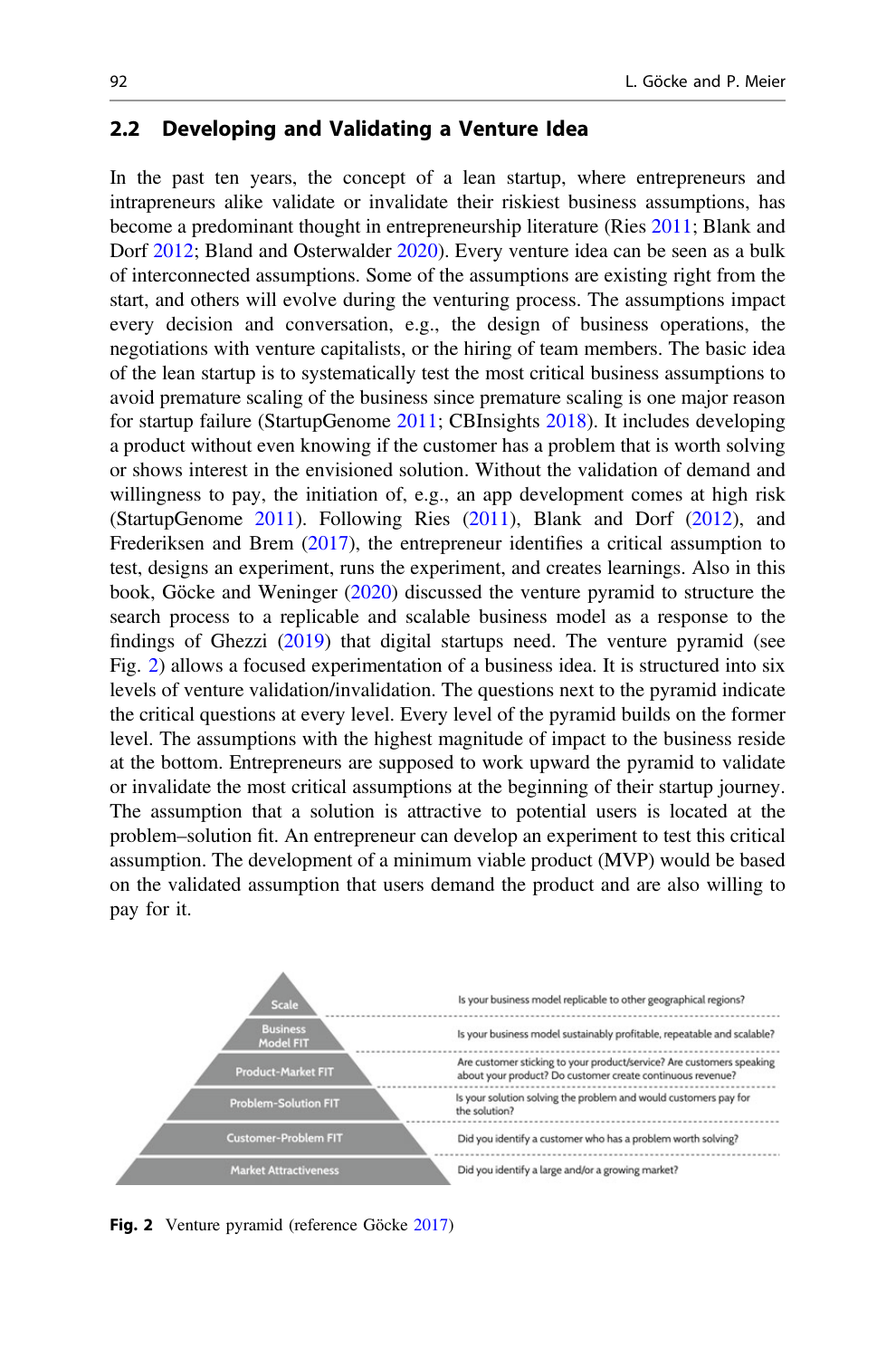Entrepreneurs use the venture pyramid to structure the dynamic search process for a product market and business model fit, to run experiments, and thus to improve the decision making in circumstances of high uncertainty. At every level of the venture pyramid, an entrepreneur has multiple options to design an experiment (see also Göcke and Weninger [2020](#page-14-0)). The specific characteristics of platform business models add a new complexity to the validation/invalidation of a business idea (Table 1).

## 3 Conceptual Model and Empirical Insights

The development and validation of platform business models go hand in hand with a couple of specific challenges for a digital entrepreneur. In the following section, we apply the specific characteristics of platform business models to the venture pyramid. Furthermore, we look at the dynamics of platform business models and alternatives to develop a minimum viable platform to validate the product market fit.

#### 3.1 Venture Pyramid for Platform Business Models

The venture pyramid has been discussed as a structured approach to develop and test an entrepreneurial venture. As discussed before, there are four specific characteristics of a platform business model that distinguish this type from a pipeline business: multi-sidedness, network effects, chicken-egg-problem, and winner-takesall/-most situation.

Considering the multi-sidedness of a platform business, a startup needs to create value for at least two sides of the platform. Following the Airbnb example, we have guests representing the demand side (Side A) and hosts representing the supply side of the business (Side B). Both sides need to demand the platform to connect them either to sellers/buyers (transaction platform) or to connect them complementors/users (innovation platform). The validation of the demand from both sides is central to the success of the platform business model. Therefore, a

|              |  |  |  |  | <b>Table 1</b> Special characteristics of platform business models impact the experimentation of a |  |
|--------------|--|--|--|--|----------------------------------------------------------------------------------------------------|--|
| venture idea |  |  |  |  |                                                                                                    |  |

| Multi-sidedness            | More than one actor on a platform requires experimentation with<br>different market sides                                                                               |
|----------------------------|-------------------------------------------------------------------------------------------------------------------------------------------------------------------------|
| Network effects            | Utility for a customer depends on the number of users from the other<br>market side. Experiments to test the importance and strength of network<br>effects are required |
| Winner-takes-all/-<br>most | Tendency to single-homing or multi-homing to be tested                                                                                                                  |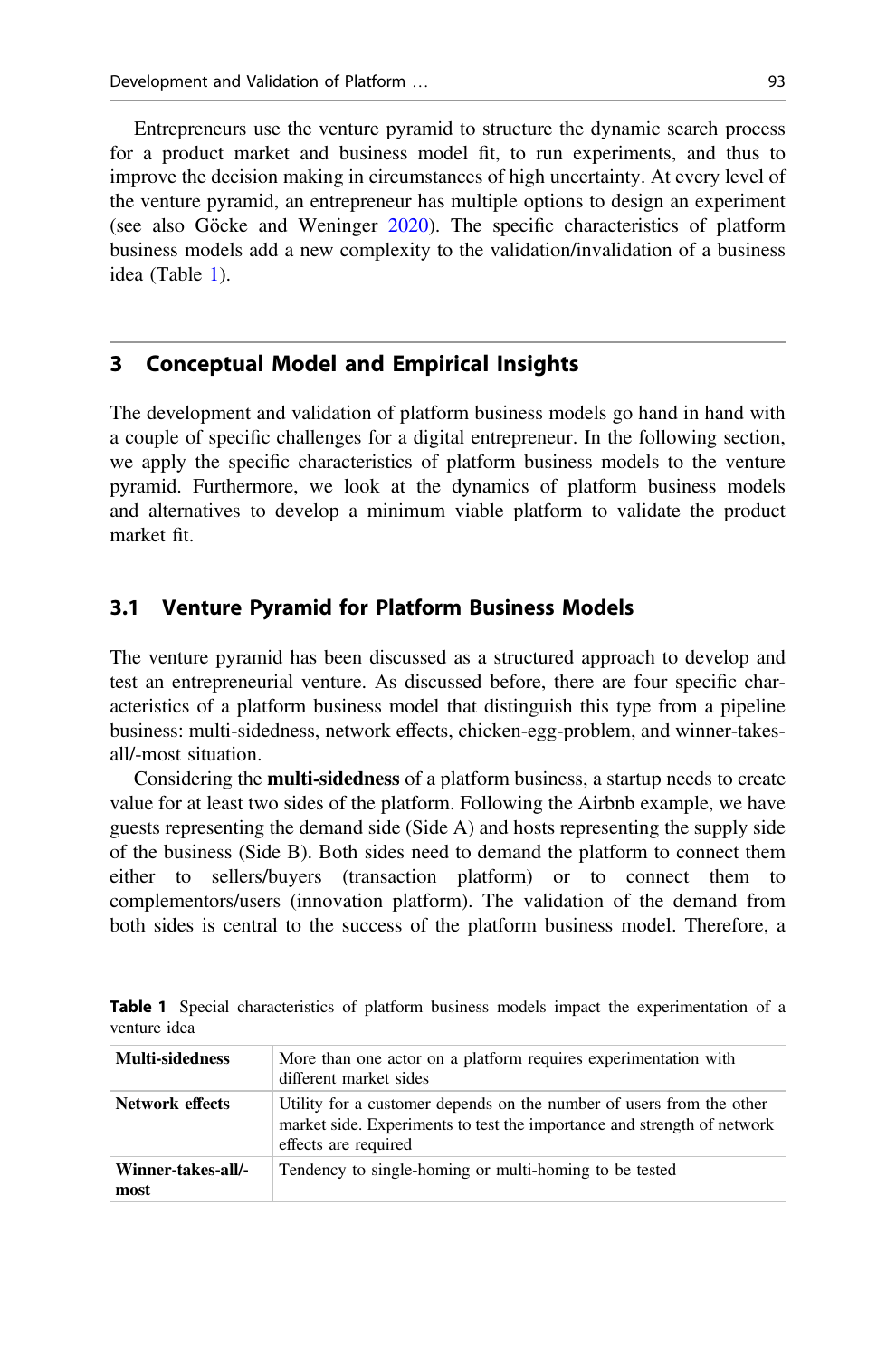platform entrepreneur needs to run experiments for both sides. To illustrate this, we have split the discussed venture pyramid to allow entrepreneurs to test the different market sides separately in the early phases of idea and concept validation (Fig. [3\)](#page-8-0). The demand for a solution is primarily tested on the level of problem–solution fit, e.g., via smoke tests or qualitative interviews. To reach the level of problem– solution fit, platform entrepreneurs can run smoke tests or conduct interviews with the different sides of a platform. These developments should be built on a validated market attractiveness and customer problem fit for each side to avoid premature scaling. Both assumptions on the size of the target group and the relevance of the problem need to be true for the different sides of the platform. The separation into the two sides indicates that the existence of a customers' problem and demand can be tested in isolation for both sides. This again is essential to reduce the probability of premature scaling of the company. At the level of platform market fit, digital entrepreneurs' objective is to achieve not only onetime activation but ongoing usage, revenue, and word of mouth. This is the first moment when both sides of the platform need to be considered together. Thus, we describe a platform market fit as a situation where a platform continuously attracts and satisfies the demand from both sides. This platform market fit can be induced by the aforementioned actions of platform manipulation, market interaction, and ecosystem governance. We suggest experimenting with different alternatives, e.g., changing structures or rules, on the way to identify platform market fit. For an innovation platform (e.g., AppStore), this entails, for example, the decisions on the openness of interfaces or the design of the review/acceptance process (Tiwana [2014\)](#page-15-0). The partial split of the venture pyramid illustrates that a platform market fit can be built on a product market fit where only one side of the platform is validated. An example of this is the validation of the Zappos platform business model by leveraging a Wizard of OZ MVP (Göcke and Weninger [2020](#page-14-0)). In its early days, Zappos creates an e-commerce Web site to buy shoes online. When launching the Web site, the supply side was purely handpicked shoes without any direct connection to the shoe manufacturer (Ries [2011\)](#page-14-0). It was an early experiment on the demand side of the platform, without testing the intention of shoe companies to connect to the platform.

In businesses with a **network effect**, utility and demand are dependent on the number of users on the platform. As discussed before, network effects can take the form of same-side or cross-side network effects. For the success of the platform, digital entrepreneurs need to validate the critical assumptions on the existence of network effects to ignite growth for the business. See Table [2](#page-8-0) for an outline of these assumptions.

We see the level of problem–solution fit as an initial stage to validate risky assumptions on the network effects in the business. User attraction in an early stage can be best evaluated through direct feedback in qualitative interviews or metrics like the conversion rate or customer acquisition cost in landing page tests. Early split tests with prototypes or landing pages can help to validate/invalidate the strength of same- or cross-side network effects. In these experiments, a user can be confronted with different signals on the number of users on a platform. The generated information guides the design of a minimum viable product and the startups'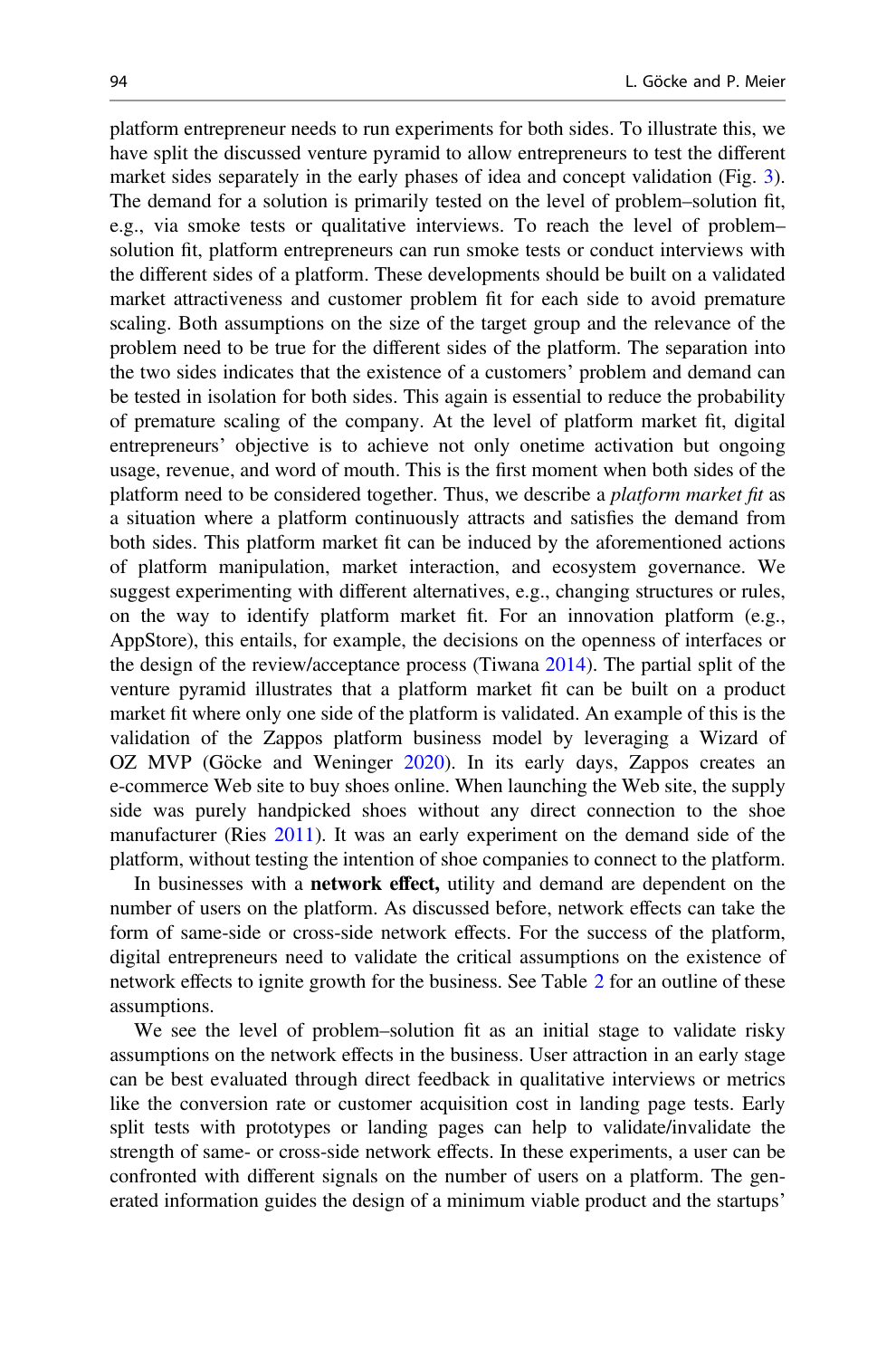<span id="page-8-0"></span>

Fig. 3 Venture pyramid for platform business models

|            | Side A (demand side)                | Side B (supply side)                |  |  |  |
|------------|-------------------------------------|-------------------------------------|--|--|--|
| Same-side  | 1. We believe that users of Side A  | 2. We believe that users of Side B  |  |  |  |
| network    | are attracted by the number/quality | are attracted by the number/quality |  |  |  |
| effects    | of relevant users of Side A         | of relevant users of Side B         |  |  |  |
| Cross-side | 3. We believe that users of Side A  | 4. We believe that users of Side B  |  |  |  |
| network    | are attracted by the number/quality | are attracted by the number/quality |  |  |  |
| effects    | of relevant users of Side B         | of relevant users of Side A         |  |  |  |

Table 2 Risky assumptions on network effects

market entry. It helps furthermore to cope with the **chicken-egg problem** because it indicates what side needs to be addressed first to gain traction on the platform. In addition, early evidence on the strength of the network effects can help to design the platform accordingly to reach a critical mass.

The stronger the dependency of one user side on the other, the greater is the chance of a lock-in situation where users are kept in the system because of its inherent attractiveness. These lock-in situations can turn into winner-takes-all/ most situations where one company dominates the market. Conditions of winner-takes-all or -most scenarios can be characterized by single-homing on a market side (e.g., Google for search engines). Here, users of the platform (applies to all sides) only use one platform to get their job done. In a multi-homing scenario, users use different alternatives to fulfill their jobs (e.g., fashion e-commerce). It is very important for a platform business to know whether it provides its service to single-homing users or multi-homing users as it impacts the company's need for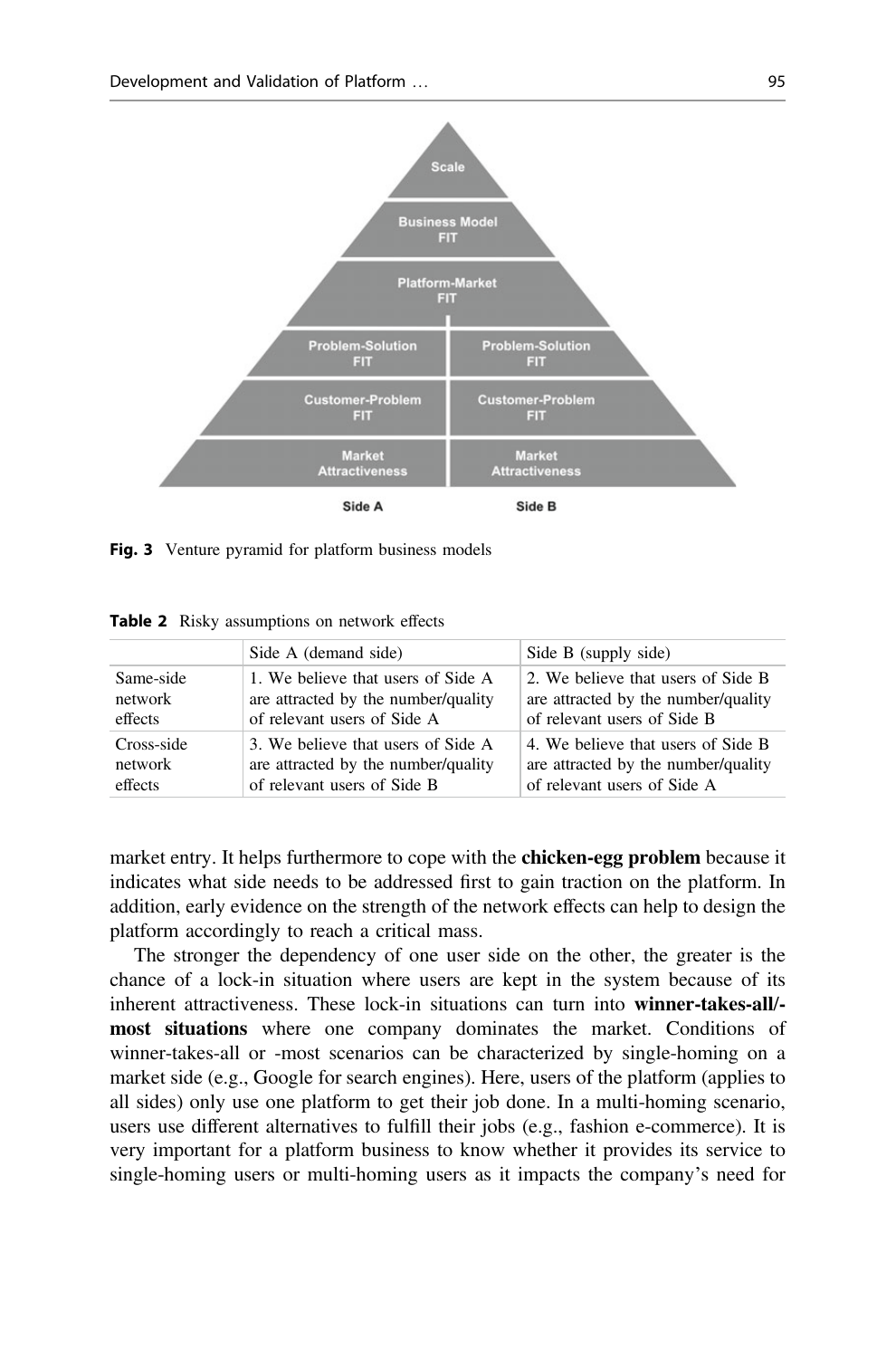capital, the market entry strategy, and the characteristics of its competitive positioning. In the stage of problem–solution fit, the platform entrepreneur has the opportunity to explore existing alternatives of the solution with qualitative interviews or based on a search engine keyword analysis. After the validation of the solution, the MVP version of the platform is developed and early adopters can be interviewed to identify use cases that make them turn away from the platform. As suggested before, platform manipulation, market interaction, and ecosystem governance are essential actions to create and capture value from the platform business model. The validation of the design of platform manipulation, market interaction, and ecosystem governance to not only create value but also to capture value is the missing step to achieve a business model fit. This is not a onetime fitting process but a continuous optimization of the business model (Fig. 4).

After achieving a business model fit, every entrepreneur should validate the international scalability of the platform business. Due to different competitive landscapes or environmental conditions (e.g., legal, political, or cultural), the scaling of platform business models often encounters obstacles. Here, too, the multi-sided platform character contributes to complexity. When entering new markets and regions, it is therefore also important to meet different requirements. While the user behavior of mobility seekers in Germany is presumably very similar to the user behavior in San Francisco, the supply side is much more regulated. In addition, in the case of Uber, different cityscapes influence the localization of passengers and drivers, and the algorithms working in San Francisco can lead to problems in Berlin.



Fig. 4 Location of platform characteristics and platform control mechanisms on venture pyramid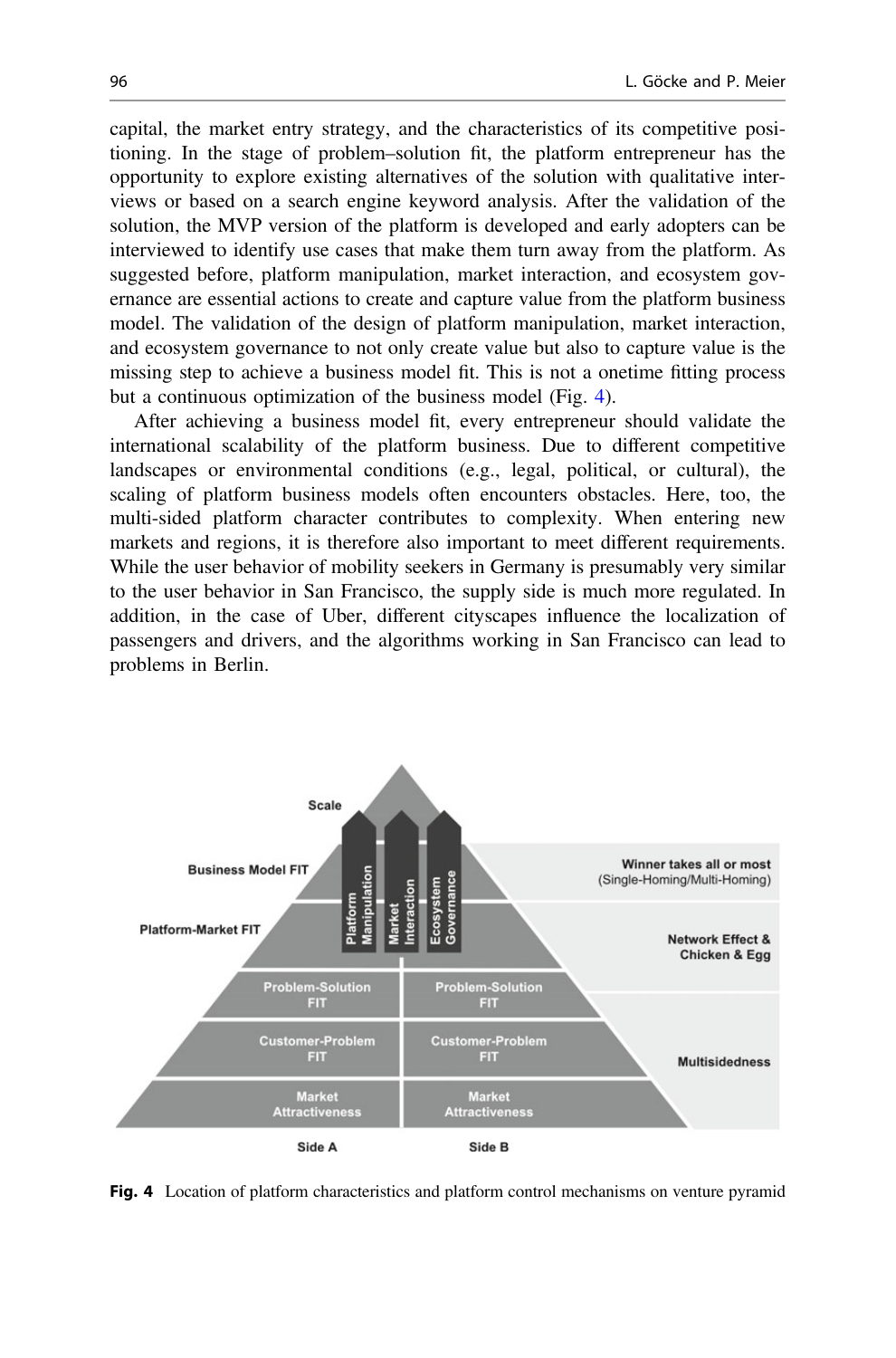## 3.2 Case Studies of Early-Stage Platform Startups

In order to illustrate our thoughts with some practical insights, we have created three different case studies with early-stage startups that are based in Germany. We conducted structured interviews for each case study, which followed a semi-structured interview guideline. The respective companies have been selected because they recently developed and implemented a platform business model. All three are still in an early stage but already report revenue and a growing user base as metrics for traction.

#### 3.2.1 Anyyogi: The Yoga Community Platform

Anyyogi connects yoga teachers, students, and a space where the class can take place on one platform. The founder Natalie Pompe, herself a passionate yoga teacher, spotted the opportunity for creating Anyyogi in 2018 when she intensively explored the economics of the yoga market. After the completion of the training, there are basically two ways for yoga teachers to practice what they have learned. As a trainer, you can either sign up in a yoga studio or organize classes under your own name. Both paths offer advantages and disadvantages. It is difficult to be accepted as a trainer in a studio because the competition is high. In addition, the studio keeps a strong control over the timing and content of the course program and it extracts a large part of the revenues. For independent trainers, on the other hand, the problem is how to find a suitable room for the class and how to find and address potential students. Many do not manage to keep the frequency of courses or the number of participants as high as to make it profitable in the long run. Anyyogi addresses, in particular, the independent trainers and takes on the role of the studio in a particular capacity as the platform provides space on the one hand and sufficient participants and reach on the other. Due to the platform structure, the trainers retain a significantly higher share of the generated revenue as rooms are only used temporarily and the operation of extensive infrastructure is no longer necessary. In the platform design process, Anyyogi explicitly relies on an existing community of selected trainers and solves the chicken-egg problem by guaranteeing a high-quality offer on the platform. Students and new trainers are actively integrated into the community through networking during events and communication activities through the platform to maintain the initial momentum. At the time of the interview in mid-2019, Natalie was still managing many classes herself, which enabled her to gain a very detailed understanding of the desires and needs of all the groups involved, which she then translated into an automated software platform. High loyalty of trainers and students, identification with the platform and the brand, as well as user-driven marketing are some of the advantages of the community-driven approach of the Anyyogi platform. In the context of technical implementation and scaling, Natalie works in particular on questions concerning the automatic quality assurance of the service and the user-friendly design of the platform interfaces. To answer these questions, she is currently iteratively developing different versions of the platform, which get tested and optimized with selected users.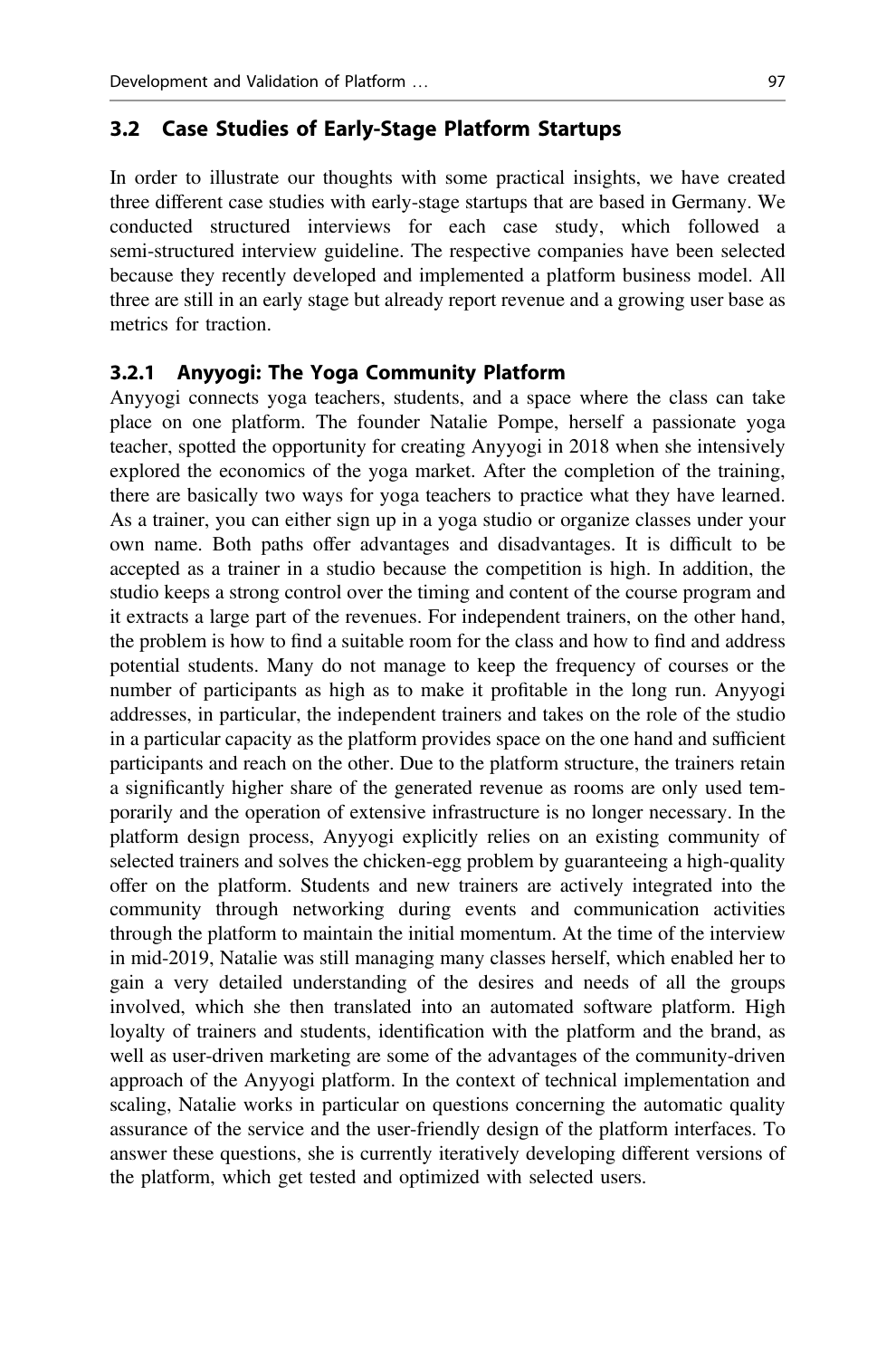#### 3.2.2 kawaloo: The Airbnb for Storage Space

The startup kawaloo was founded in 2019 as Airbnb for storage space by the two founders Marcel Wipijewski and Jan-Michael Steiner. Users have the chance to rent out space in their garage or basement with flexible durations to users who need additional storage space. kawaloo is a bootstrapped business that iteratively tested the business idea. In the early stages of customer problem fit and problem–solution fit, the kawaloo founders conducted a survey to validate the demand of both landlords and tenants. Participants of the survey were invited to test mock-ups of the platform and to become lead users. The multi-sidedness was thus addressed simultaneously with a single experiment. For the minimum viable product, the kawaloo founders chose to develop a platform out of different available components —e.g., Web site builder or payment solution (piecemeal MVP). The supply side of storage space has been identified by the founders as the critical side of the business model to initiate the network effect. Especially, the optimized user experience through an integrated booking and payment process differentiates kawaloo from alternatives (e.g., Forum, eBay, Classifieds). kawaloo focuses on matching supply and demand in a relatively small geographical area, e.g., one neighborhood. Since proximity is at the heart of the business model, storage space is marked on a map. kawaloo aims to address the chicken-egg problem by extending the piecemeal MVP with a concierge component where the founders actively contact potential users of competing platforms to convert these users to early evangelists. This active conversion is conducted in strategic important launch regions and based on direct customer inquiries. In addition, social media and offline campaigns as well as publishing relevant content and articles help to further increase reach and awareness of the brand.

#### 3.2.3 LogCorp: The Uber for Courier Services

The analyzed logistics startup can be defined as Uber for courier services. Founded in 2019, the startup currently works predominantly in Berlin and on its platform. It brings courier drivers together with companies and private individuals who are looking for a courier service. The driver network is fueled by individual drivers and vendors. The focus on the demand side is clearly on the B2B. Courier drivers have a lot of effort with current services. For example, there is no integrated navigation system, individual invoicing is required, and pickup forms must be carried in paper form. The startup digitizes and automates all these and other processes and also offers the best conditions on the market for courier drivers. The founding team discovered in the competition analysis that pure P2P models have failed and therefore initially built on the supply side through partnerships with professional driver agencies in order to meet the demand of the addressed B2B customers in any case. This demand (problem–solution fit) was validated in interviews and via landing page testing with Google AdWords. After generating relevant volumes in predominantly manual work on both the supply and demand sides, the startup's current challenges lie in process automation and increasing customer value. The latter goes hand in hand with testing and prioritizing new features on the platform. However, the team always keeps an eye on the balance between the two sides and,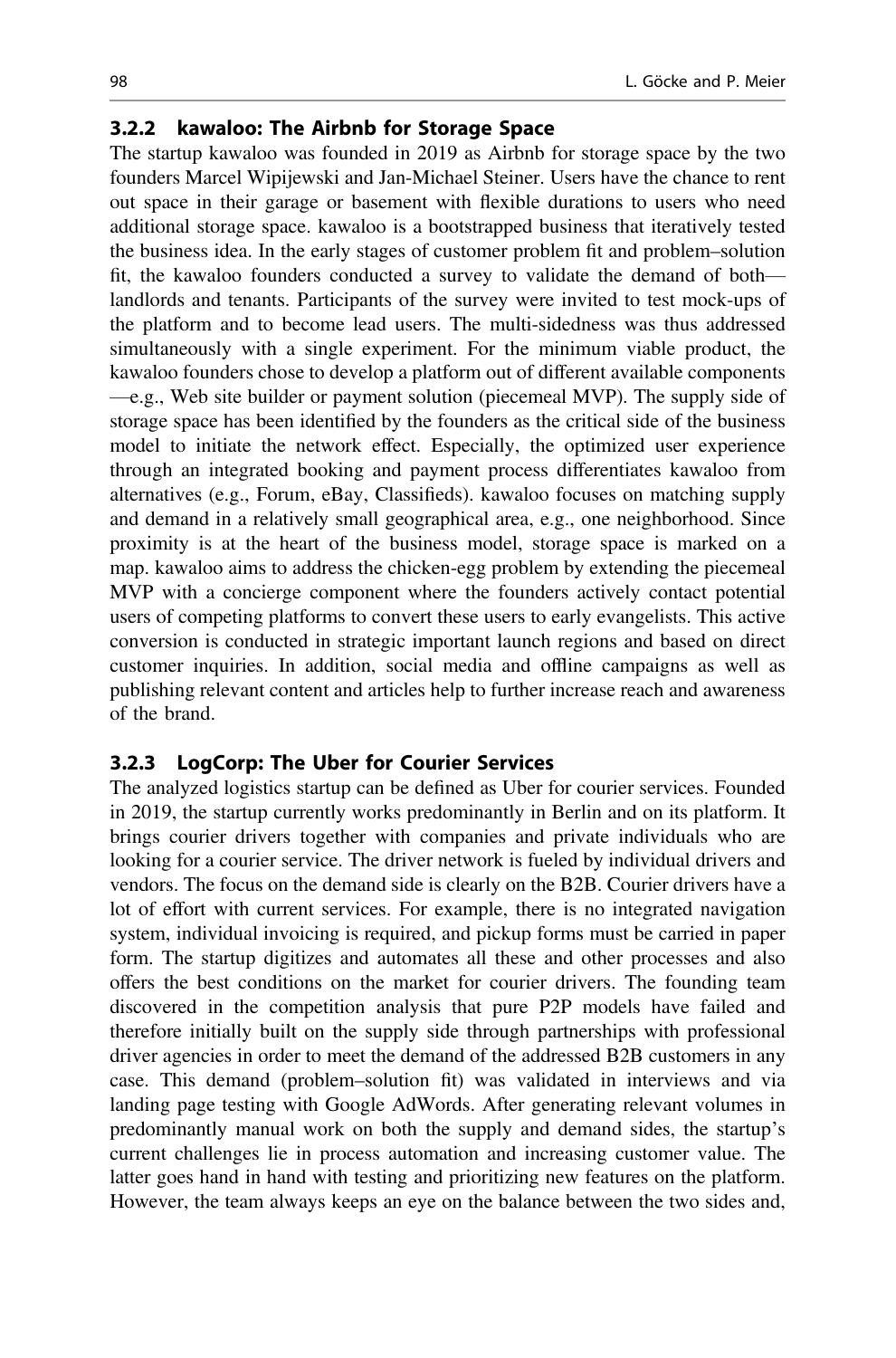if necessary, activates driving agencies. The startup's developers implement new features in the product and get firsthand feedback from the drivers or carry out orders themselves. For the acquisition of B2B customers, the offensive communication of existing customers has proven to be the most successful approach.

#### 3.3 Approaches to Design Minimum Viable Platforms

In the analyzed case studies, we identified three specific and one general approach to minimum viable platform design. All named startups start with the identification and implementation of a core transaction between actors. With kawaloo, for example, this is the provision of storage space by a supplier in exchange for a fee from the customer. Parker et al. ([2016\)](#page-14-0) and Cusumano et al. ([2019\)](#page-14-0) already describe the relevance of early focus on a core transaction in relation to the successful development of digital platforms. We empirically underline this finding in the examined case studies. Basically, the concept of the minimum viable product is applied to the more complex context of a multi-sided market. The core transaction is, therefore, to be understood as the simplest way of representing the value proposition of the platform for the addressed actors. All further services, offers, or additional transactions are to be understood as complementary features to the core.

The special approaches can be explained on the basis of procedures for each of the studied startups. The first approach, called immersion, describes a high manual effort of a platform sponsor, in our case Anyyogi, to deepen the understanding of the supply and demand side. The platform sponsor takes on the role of a market participant and engages on the platform to create a high level of learning in the early days of the venture development. YCombinator founder Paul Graham describes this procedure in a blog article published in 2013 with the title "Do Things that Don't Scale" using the example of the platform startups Airbnb. Anyyogi provides further evidence of the added value in prioritizing early-stage learning and improving the value proposition over automation. The main advantage of the immersion approach is that startups can reduce their early effort of building, e.g., supply-side relations when testing the experiences of the demand side. Although the immersion into a demand-side/supply-side actor enables the startup to test the covered role, the generated insights are biased.

LogCorp is initially building on the supply side of its delivery services platform itself by keeping drivers available, independent of demand, and in order to be able to immediately serve any requests that may arise. This approach of serving one side of the platform as a sponsor is called anticipation. Thus, the startup initially concentrates on testing the assumptions made on the demand side and focusing the knowledge gained on this side. At the same time, demand can be built up through the self-created offer, making the platform more attractive for independent providers in a second step. This approach comes at high risk, without an early problem– solution fit test of the customer demand,

kawaloo leverages other platforms to create the necessary reach to test its minimum viable platform assumptions. Called **piggybacking**, this could already be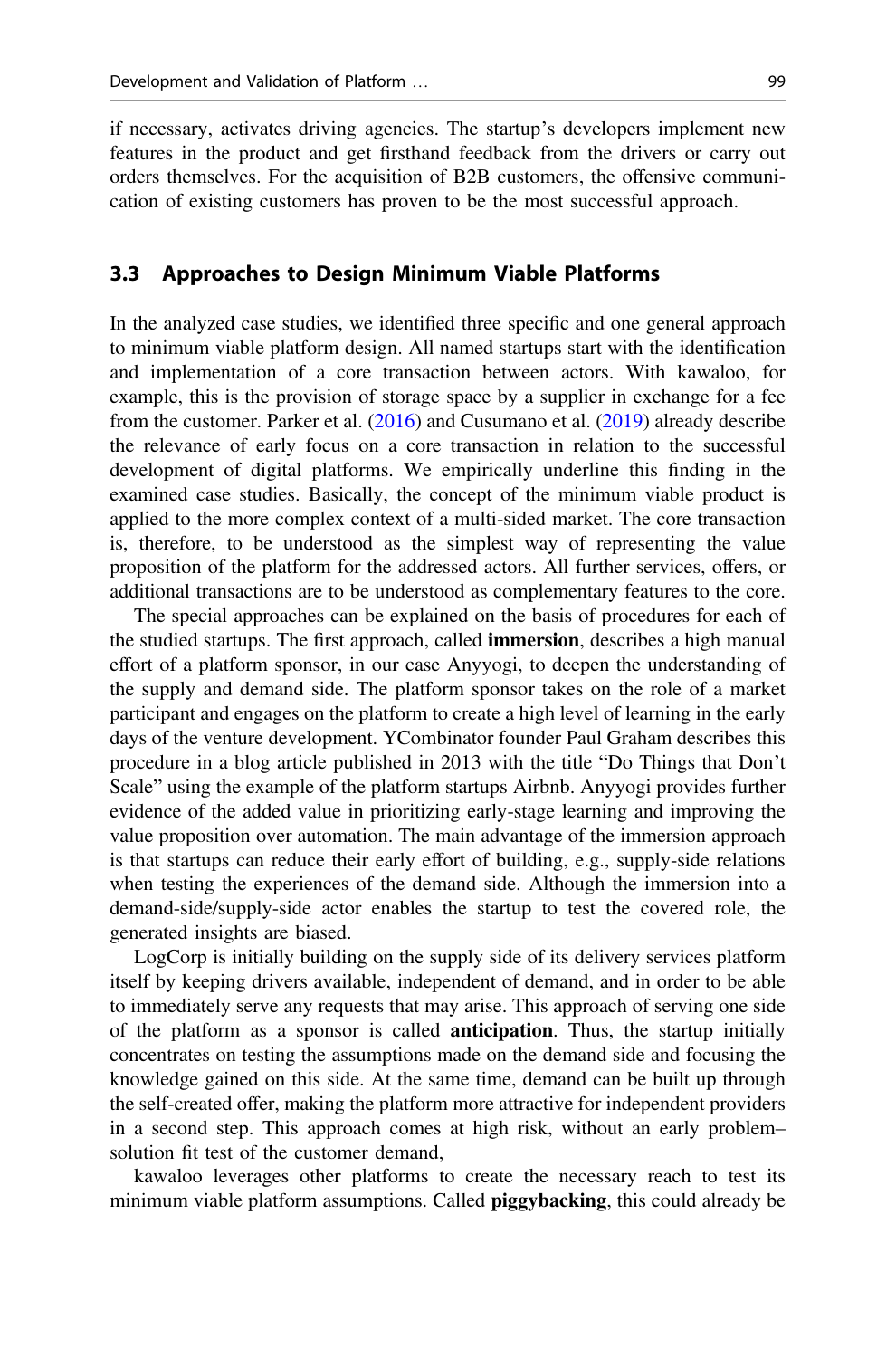<span id="page-13-0"></span>seen in the development of PayPal, which used the reach of eBay to build traction. Through active participation as buyers and sellers, PayPal employees actively convinced eBay users to use its service for financial processing during the transactions. Thereby, PayPal used the scale of eBay and the value-added of their service for eBay users as a leverage effect.

# 4 Practical Implications for Digital Entrepreneurs

The development of a platform business brings unique challenges (e.g., multisidedness and chicken-egg problem) for digital entrepreneurs. These challenges are contingent on the platform business model, but independent from the type of entrepreneurs, whether they are startup entrepreneurs or corporate entrepreneurs. We have adapted the venture pyramid to the characteristics of platform businesses and suggest to test the risky assumptions associated with multi-sidedness and network effects very early in the venturing process. For digital entrepreneurs, this means that a venture idea for a platform business model needs to be tested for both sides in order to get insights on the fundamental dynamics of platform business models. We want to encourage digital entrepreneurs to walk the extra mile to validate the demand side, as well as the supply side. It is tempting to focus only on the validation of the demand side of the business when time constraints and limited resources accompany the entrepreneurial journey. But the exclusive validation of one side of the platform comes at high costs. The development of a minimum viable platform based on wild guesses for these characteristics is accompanied by great risks to the venture process. From the state of platform market fit on, digital entrepreneurs should not only validate their assumptions on the single-homing vs. multi-homing characteristics but also on the design of the platform control mechanism in order to create and capture value. We see potential to conduct further research on the venturing process for platform business models, especially in terms of validation of risky business assumptions.

#### References

- Adner, R. (2017). Ecosystem as structure: an actionable construct for strategy. Journal of Management, 43, 39–58.
- Blank, S., & Dorf, B. (2012). The startup owners manual: The step-by-step guide for building a great company. K&S Ranch.
- Bland, D. J., & Osterwalder, A. (2020). Testing Business Ideas. Wiley.
- CBInsights. (2018). The top 20 reasons startups fail. [https://www.cbinsights.com/research/startup](https://www.cbinsights.com/research/startup-failure-reasons-top/)[failure-reasons-top/](https://www.cbinsights.com/research/startup-failure-reasons-top/). Retrieved October 09, 2019.
- Cennamo, C. (2019). Competing in digital markets: A platform-based perspective. Academy of Management Perspectives. [https://doi.org/10.5465/amp.2016.0048.](http://dx.doi.org/10.5465/amp.2016.0048)
- Cennamo, C., Ozalp, H., & Kretschmer, T. (2018). Platform architecture and quality trade-offs of multihoming complements. Information Systems Research, 29(2), 461–478.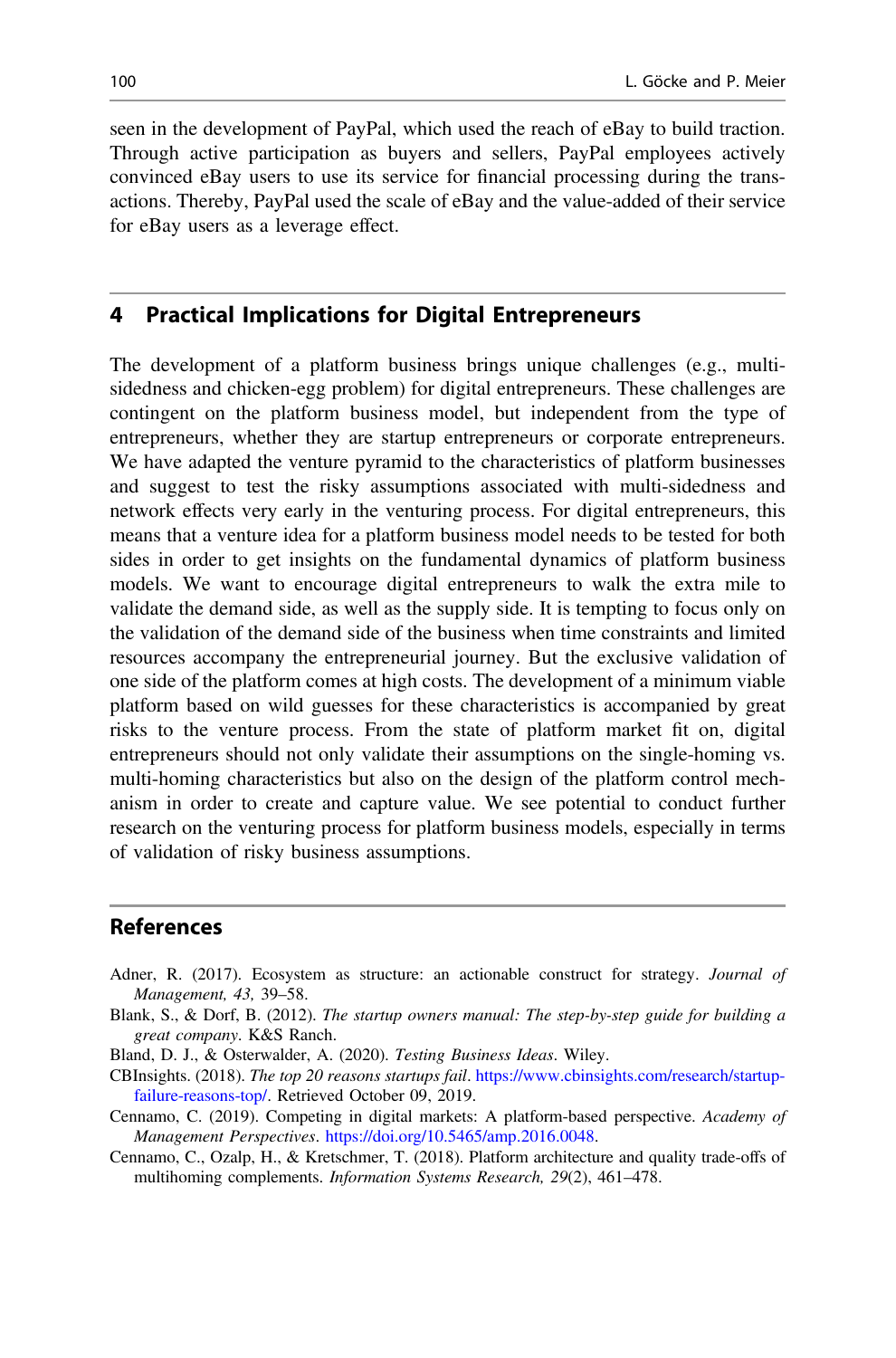- <span id="page-14-0"></span>Cusumano, M. A., Gawer, A., & Yoffie, D. B. (2019). The business of platforms: Strategy in the age of digital competition, innovation, and power. harperbusiness.
- Eisenmann, T. R., Parker, G., & Van Alstyne, M. W. (2006). Strategies for two sided markets (October 1, 2006). Harvard Business Review, Vol. October 2006.
- Evanas, D. S., & Schmalensee, R. (2016). Matchmakers. Boston: Harvard Business Review Press.
- Evans, D. S. (2003). Some empirical aspects of multi-sided platform industries. Review of Network Economics, 2, 191–209.
- Farrell, J., & Klemperer, P. (2007). Coordination and lock-in: Competition with switching costs and network effects. Handbook of Industrial Organization, 3, 1967–2072.
- Frederiksen, D. L., & Brem, A. (2017). How do entrepreneurs think they create value? A scientific reflection of Eric Ries' lean startup approach. International Entrepreneurship and Management Journal, 13, 169–189.
- Gawer, A. (2014). Bridging differing perspectives on technological platforms: Toward an integrative framework. Research Policy, 43(7), 1239–1249. [https://doi.org/10.1016/j.respol.](http://dx.doi.org/10.1016/j.respol.2014.03.006) [2014.03.006](http://dx.doi.org/10.1016/j.respol.2014.03.006).
- Gawer, A., & Cusumano, M. A. (2002). Platform Leadership: How Intel, microsoft and cisco drive industry innovation. Boston, MA: Harvard Business School Press.
- Ghezzi, A. (2019). Digital startups and the adoption and implementation of lean startup approaches: Effectuation, bricolage and opportunity creation in practice. Technological Forecasting and Social Change, 146, 945–960.
- Göcke, L. (2017). Why the Venture Pyramid changes how you think aboutinnovation. [https://](https://www.swan.ventures/blog/2017/8/22/venture-pyramid) [www.swan.ventures/blog/2017/8/22/venture-pyramid.](https://www.swan.ventures/blog/2017/8/22/venture-pyramid) Retrieved July 15, 2020.
- Göcke, L., & Weninger, R. (2020). Business development and validation in digital entrepreneurship. In M. Soltanifar, M. Hughes, & L. Göcke, L. (Ed.), *Digital entrepreneurship*. Wiesbaden: Springer.
- Gründerszene (Ed.) (2018). Die 50 Wachstumssieger 2018. [https://www.gruenderszene.de/awards/](https://www.gruenderszene.de/awards/content/gewinner) [content/gewinner.](https://www.gruenderszene.de/awards/content/gewinner) Retrieved January 10, 2019.
- Handelsblatt. (2018). Das sind die zehn wertvollsten Unternehmen der Welt. [https://www.](https://www.handelsblatt.com/finanzen/anlagestrategie/trends/apple-google-amazon-das-sind-die-zehn-wertvollsten-unternehmen-der-welt/22856326.html%3fticket%3dST-24231724-cc0GNWJucOFSehQhfxAT-ap5) handelsblatt.com/fi[nanzen/anlagestrategie/trends/apple-google-amazon-das-sind-die-zehn](https://www.handelsblatt.com/finanzen/anlagestrategie/trends/apple-google-amazon-das-sind-die-zehn-wertvollsten-unternehmen-der-welt/22856326.html%3fticket%3dST-24231724-cc0GNWJucOFSehQhfxAT-ap5)[wertvollsten-unternehmen-der-welt/22856326.html?ticket=ST-24231724-cc0GNWJucOFSehQhfxAT](https://www.handelsblatt.com/finanzen/anlagestrategie/trends/apple-google-amazon-das-sind-die-zehn-wertvollsten-unternehmen-der-welt/22856326.html%3fticket%3dST-24231724-cc0GNWJucOFSehQhfxAT-ap5)[ap5](https://www.handelsblatt.com/finanzen/anlagestrategie/trends/apple-google-amazon-das-sind-die-zehn-wertvollsten-unternehmen-der-welt/22856326.html%3fticket%3dST-24231724-cc0GNWJucOFSehQhfxAT-ap5). Retrieved May 10, 2019.
- Jacobides, M. G., Cennamo, C., & Gawer, A. (2018). Towards a theory of ecosystems. Strategic Management Journal, 39, 2255–2276.
- Katz, M. L., & Shapiro, C. (1994). Systems competition and network effects. Journal of Economic Perspectives, 8(2), 93–115.
- Ozalp, H., Cennamo, C., & Gawer, A. (2018). Disruption in platform-based ecosystems. Journal of Management Studies, 55, 1203–1241.
- Pan Fang, T., Clough, D. R., & Wu, A. (2019). From chicken-or-egg to platform ecosystem: Mobilizing complementors by CReating Social Foci. Academy of Management Proceedings, 2019(1), 14047. [https://doi.org/10.5465/AMBPP.2019.76](http://dx.doi.org/10.5465/AMBPP.2019.76).
- Parker, G. G., Van Alstyne, M. W., & Choudary, S. P. (2016). Platform revolution: How networked markets are transforming the economy–and how to make them work for you. New York: WW Norton & Company.
- Ries, E. (2011). The lean startup: How constant innovation creates radically successful businesses. Penguin Random House.
- Rochet, J. C., & Tirole, J. (2003). Platform competition in twosided markets. Journal of the European Economic Association, 1, 990–1029.
- Shaprio, C., & Varian, H. R. (1999). Information rules: A strategic guide to the network economy. Harvard Business School Press.